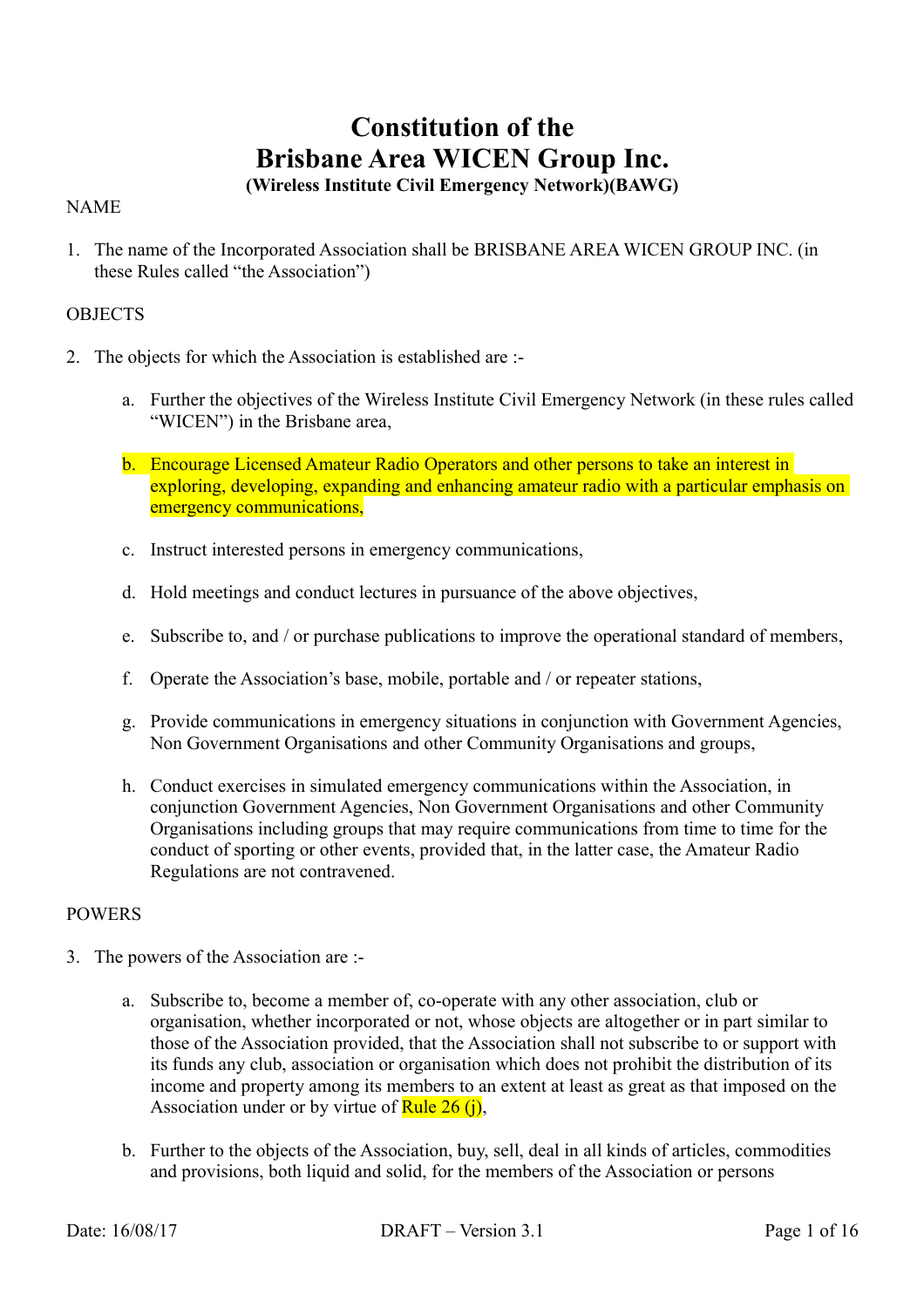frequenting the Association's premises,

- c. Purchase, take or lease in exchange, hire and otherwise acquire any lands, buildings, easements or property, real and personal, including any rights or privileges which may be requisite for the purposes of, or capable of being conveniently used in connection with, any of the objects of the Association. Provided that in case, the Association shall take or hold any property which may be subject to any trusts, the Association shall only deal with the same in such manner as is allowed by law having regard to such trusts,
- d. Enter into arrangements with any Government or Authority that are incidental or, conducive to the attainment of the objects and the exercise of the powers of the Association; to obtain from any such Government or Authority all rights, privileges and concessions which the Association may think it desirable to obtain; and to carry out, exercise and comply with such arrangements, rights, privileges and concessions,
- e. Appoint, employ, remove or suspend such managers, clerks, secretaries, servants, workmen and other persons as may be necessary or convenient for the purposes of the Association,
- f. Remunerate any person or body corporate for services rendered, or to be rendered, and whether by way of brokerage or otherwise in placing or assisting to place or guaranteeing the placing of any unsecured notes, debentures or other securities of the Incorporated Association or in the furtherance of its objects,
- g. Construct, improve, maintain, develop, work, manage, carry out, alter or control any houses, buildings, grounds, works or conveniences which may seem calculated directly or indirectly to advance the Association's interests, and to contribute to, subsidise or otherwise assist and take part in the construction, improvement, maintenance, development, working, management, carrying out, alteration or control thereof,
- h. Invest and deal with the money of the Association not immediately required in such manner as may from time to time be thought fit,
- i. Take, or otherwise acquire, hold shares, debentures or other securities of any company or body corporate,
- j.
- j.i. Furtherance of the objects of the Association, to lend and advance money or give credit to any person or body corporate.
- j.ii. Guarantee and give guarantees or indemnities for the payment of money or the performance of contracts or obligations by any person or body corporate, and otherwise to assist any person or body corporate,
- k.
- k.i. Borrow or raise money, either alone or jointly with any other person or legal entity in such manner as may be thought proper and whether upon fluctuating advance account or overdraft or otherwise to represent or secure any moneys.
- k.ii. Further advances, borrowed or to be borrowed alone or with others as aforesaid by notes secured or unsecured, debentures or debenture stock perpetual or otherwise.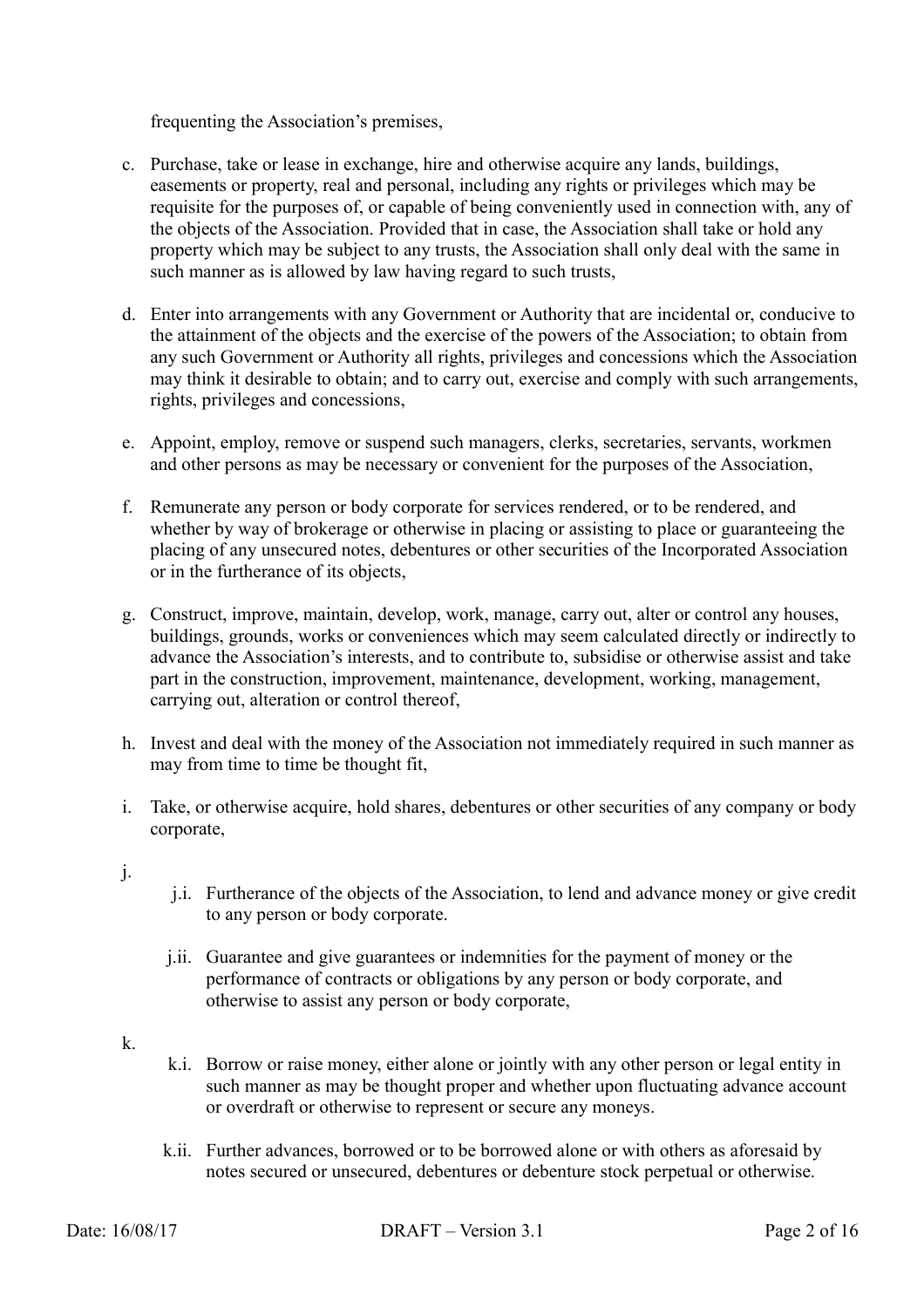- k.iii. By mortgage, charge, lien or other security upon the whole or any part of the Incorporated Association's property or assets present or future and to purchase, redeem or pay-off any such securities,
- l. Draw, make, accept, endorse, discount, execute and issue promissory notes, bills of exchange, bills of lading and other negotiable or transferable instruments,
- m. Further of the objects of the Association to sell, improve, manage, develop, exchange, lease, dispose of, turn to account or otherwise deal with all or part of the property and rights of the **Association**
- n. Take or hold mortgages, liens or charges, to secure payment of the purchase price, or any unpaid balance of the purchase price, of any part of the Association's property of whatsoever kind sold by the Association, or any money due to the Association from purchasers and others,
- o. Take any gift of property whether subject to any special trust or not, for any one or more of the objects of the Association but subject always to the proviso in Rule  $3(d)$ ,
- p. Initiate such steps by personal or written appeals, public meetings or otherwise, as may from time to time be deemed expedient, for the purpose of procuring contributions to the funds of the Association, in the shape of donations, annual subscriptions or otherwise,
- q. Print and publish any newspapers, periodicals, books or leaflets that the Association may think desirable for the promotion of its objects,
- r. Advance the objects of the Association to amalgamate with any one or more Incorporated Associations having objects altogether or in part similar to those of the Association and which shall prohibit the distribution of its or their income and property among its or their members to an extent at least as great as that imposed upon the Association under or by virtue of Rule 26 (j),
- s. Continue the objects of the Association to purchase or otherwise acquire and undertake all or any part of the property, assets, liabilities and engagements of any one or more of the incorporated associations with which the Association is authorised to amalgamate,
- t. Enhance the objects of the Association to transfer all or any part of the property, assets, liabilities and engagements of the Association to any one or more of the Incorporated Associations with which the Association is authorised to amalgamate,
- u. Make donations for patriotic, charitable or community purposes,
- v. Transact any lawful business in aid of the Commonwealth of Australia in the prosecution of any war in which the Commonwealth of Australia is engaged,
- w. Do all such other things as are incidental or conducive to the attainment of the objects and the exercise of the powers of the Association.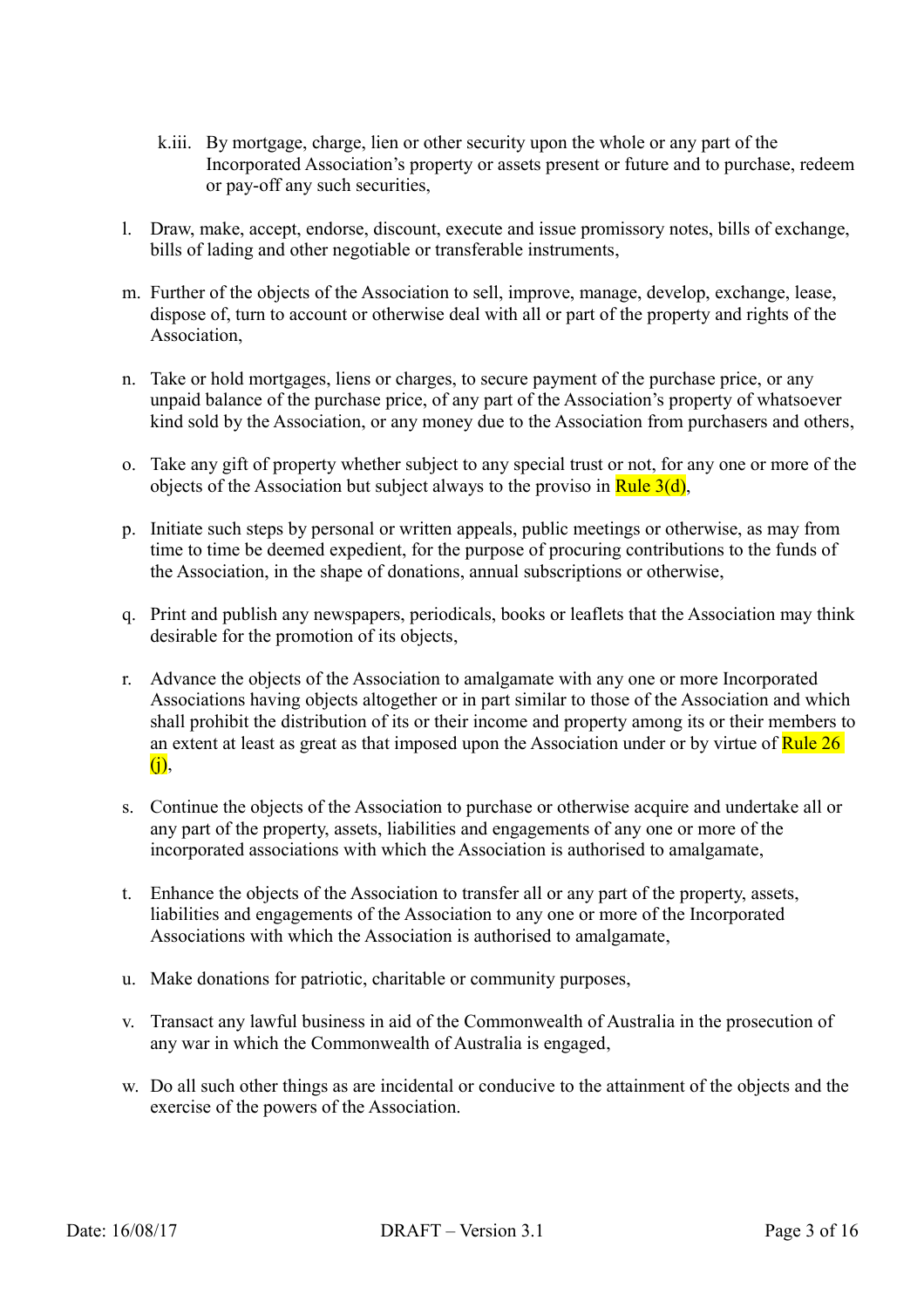## CLASSES OF MEMBERS

- 4.
- a. The membership of the Association shall consist of the following classes of members:
	- a.i. Ordinary Members.
	- a.ii. Associate Members.
	- a.iii. Life Members.
	- a.iv. Honorary Members.
- b. Any person, who is not a minor as defined in Section 17 of the *[Law Reform Act 1995](https://www.legislation.qld.gov.au/LEGISLTN/CURRENT/L/LawReformA95.pdf)*, and who holds an Amateur Operator's Certificate of Proficiency as defined in the *[Radiocommunications Act 1992](http://www.comlaw.gov.au/Details/C2011C00072)* (the Act) or its successor/s and issued by the authorised regulatory authority within the Commonwealth of Australia; or an equivalent qualification recognised by the regulatory authority within the Commonwealth of Australia, may apply to the Association to become an Ordinary Member.
- c. The number of Ordinary Members is unlimited.
- d. An Ordinary Member is entitled to vote at any meeting of the Association.
- e. A person who is interested in radio communications may apply for Associate Membership of the Association who;
	- e.i. Is a minor, as defined in Section 17 of the *[Law Reform Act 1995](https://www.legislation.qld.gov.au/LEGISLTN/CURRENT/L/LawReformA95.pdf)*, irrespective whether they do or do not hold an Amateur Operator's Certificate of Proficiency as per Rule 4.b.
	- e.ii. Is not a minor as defined in Section 17 of the *[Law Reform Act 1995](https://www.legislation.qld.gov.au/LEGISLTN/CURRENT/L/LawReformA95.pdf)* and who does not hold an Amateur Operator's Certificate of Proficiency as per Rule 4.b.
- f. An Associate Member or Honorary Member may not vote on any motion at any meeting of the association.
- g. The number of Associate Members shall not exceed the number of Ordinary Members.
- h. The number of Life Members who may be appointed in any one financial year shall be limited to two, and to qualify for appointment, a person must have rendered outstanding service to the Association. Appointment to Life Membership shall be made pursuant to a recommendation of the Management Committee, subsequently ratified at a General Meeting by a majority of the members present. A Life Member, who holds an amateur operator's certificate of proficiency or equivalent, shall be entitled to vote at an Annual, or Extraordinary, or General Meeting of the Association.
- i. Honorary Members may be any person who volunteers to assist, or who is requested to do so by the Management Committee or by a member authorised by the Committee via an appropriate By-Rule. The Honorary Membership terminates when the person so appointed either ceases his or her duties with the Association or at the termination of the emergency or exercise.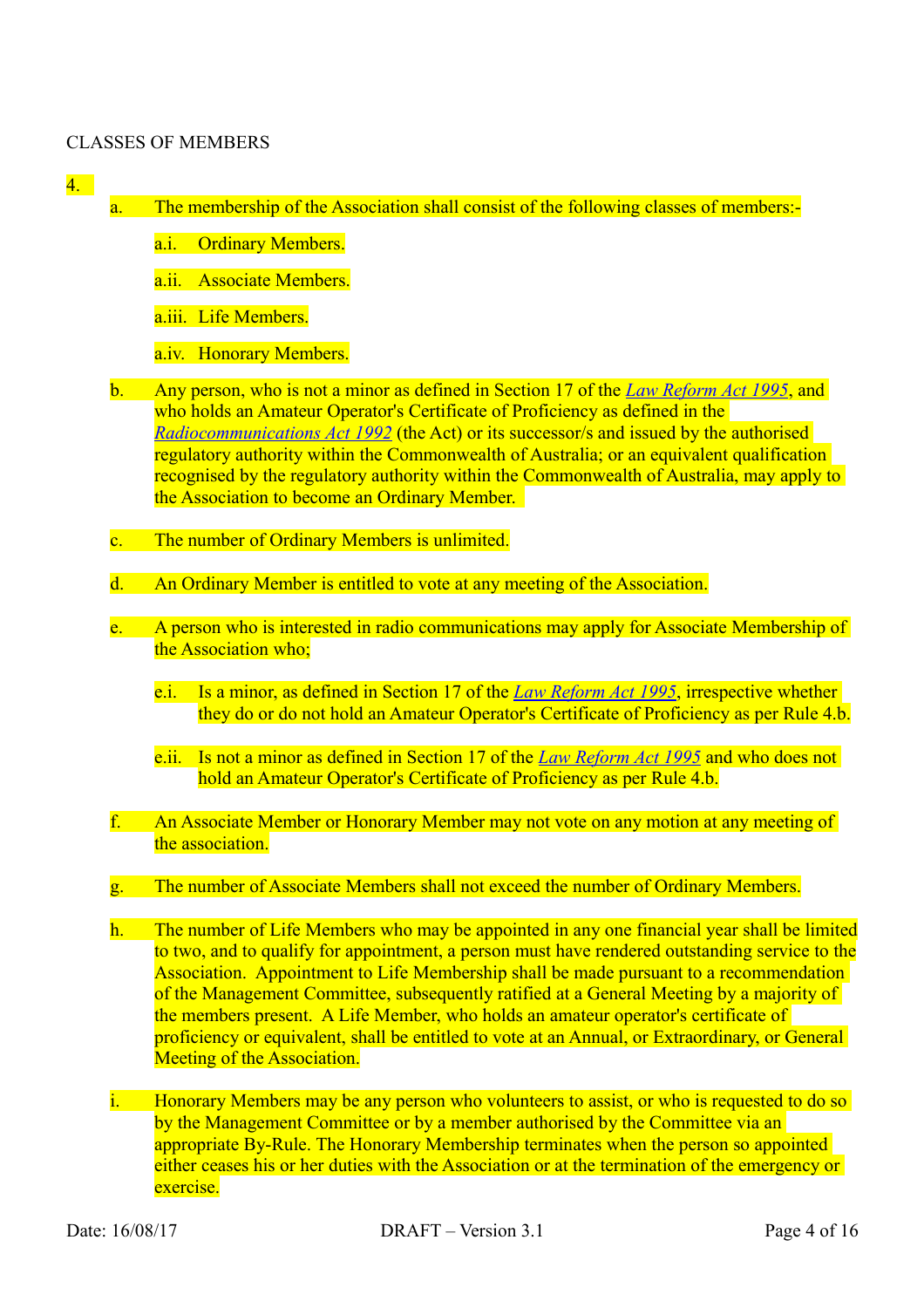j. The Management Committee reserves the right, as it may see fit, to vary the conditions for a membership on a case by case basis only, subject to the particular membership being ratified by a vote by the Ordinary Members at the next General Meeting of the Association.

## **MEMBERSHIP**

5.

Every applicant for all classes of membership of the Association shall be proposed by one member of the Association and seconded by another member. The application for membership shall be made in writing, signed by the applicant, proposer and seconder, and shall be in such form as the Management Committee from time to time prescribes.

# MEMBERSHIP FEES.

- 6.
- a. The membership fee for each class of membership shall be such sum as the members shall determine from time to time at any general meeting.
- b. The membership fees for each class of membership shall be payable at such time and in such manner as the Management Committee determines.
- c. The membership fee for Associate Members shall not exceed fifty percent of the fee for **Ordinary Members.**
- d. Should it be deemed necessary, the Annual General Meeting may determine that a special levy be instituted for the following year, provided that such levy shall not exceed the annual fee for **Ordinary Members.**
- e. The Annual General Meeting may determine the fee, if any, that shall be charged as an entry fee for new members, and those renewing membership after a lapse of more than six months.
- f. All annual fees become due and payable on the first day of July in each year and provided that the prescribed fees are paid before the first day of October of the same year, the member shall be deemed to be financial.
- g. The membership year shall be from the first day of July to the last day of June the following year.

# ADMISSION AND REJECTION OF MEMBERS.

- 7.
- a. At the next meeting of the Management Committee after the receipt of any application and the fee applicable for any class of membership, such application shall be considered by the Management Committee, who shall determine upon the admission or rejection of the applicant.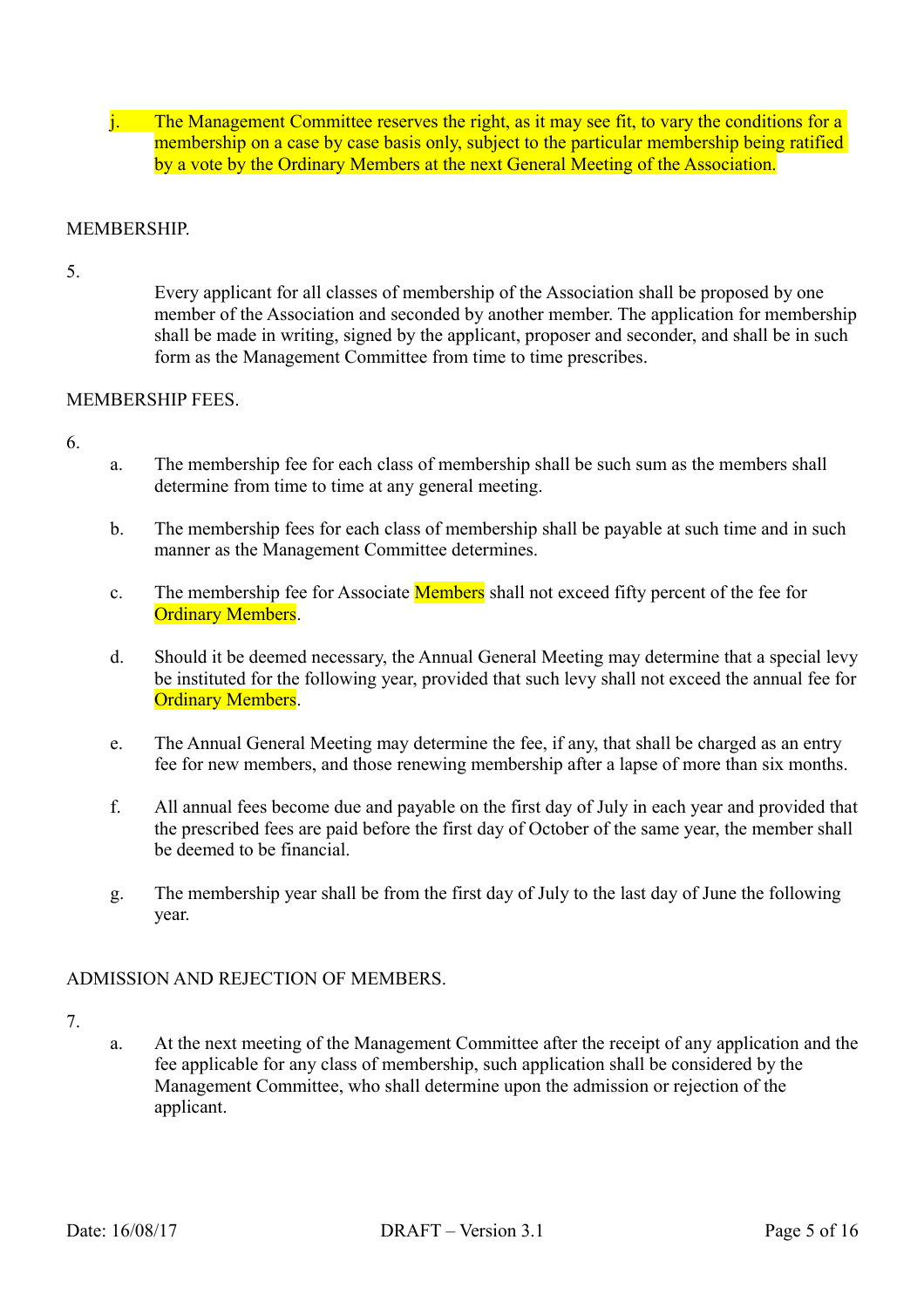- b. Any applicant who receives a majority of the votes of the members of the Management Committee present at the meeting at which such application is being considered shall be accepted as a member to the class of membership applied.
- c. Upon the acceptance or rejection of an application for any class of membership, the Secretary shall forthwith give the applicant notice in writing of such acceptance or rejection.

# TERMINATION OF MEMBERSHIP.

## 8.

- a. A member may resign from the Association at any time by giving notice in writing to the Secretary. Such resignation shall take effect at the time such notice is received by the Secretary unless a later date is specified in the notice when it shall take effect on that later date.
- b. If a member :–
	- b.i. Is convicted of an indictable offence, or
	- b.ii. Fails to comply with any of the provisions of these Rules, or
	- b.iii. Has membership fees in arrears of three months or more, or
	- b.iv. Conducts themselves in a manner injurious or prejudicial to the character or interests of the Association,

The Management Committee shall consider whether their membership shall be terminated.

c. The member concerned shall be given a full and fair opportunity of presenting their case and if the Management Committee resolves to terminate their membership it shall instruct the Secretary to advise the member in writing accordingly.

# APPEAL AGAINST THE REJECTION OR TERMINATION OF MEMBERSHIP.

- 9.
- a. A person whose application has been rejected or whose membership has been terminated may within one month of receiving written notification thereof, lodge with the Secretary written notice of their intention to appeal against the decision of the Management Committee.
- b. Upon receipt of a notification of intention to appeal against rejection or termination of membership, the Secretary shall convene, within three months of the date of receipt by their of such notice, a general meeting to determine the appeal. At any such meeting the applicant shall be given the opportunity to completely present their case and the Management Committee or those members thereof who rejected the application for membership or terminated the membership subsequently shall likewise have the opportunity of presenting its or their case. The appeal shall be determined by the vote of the members present at such meeting.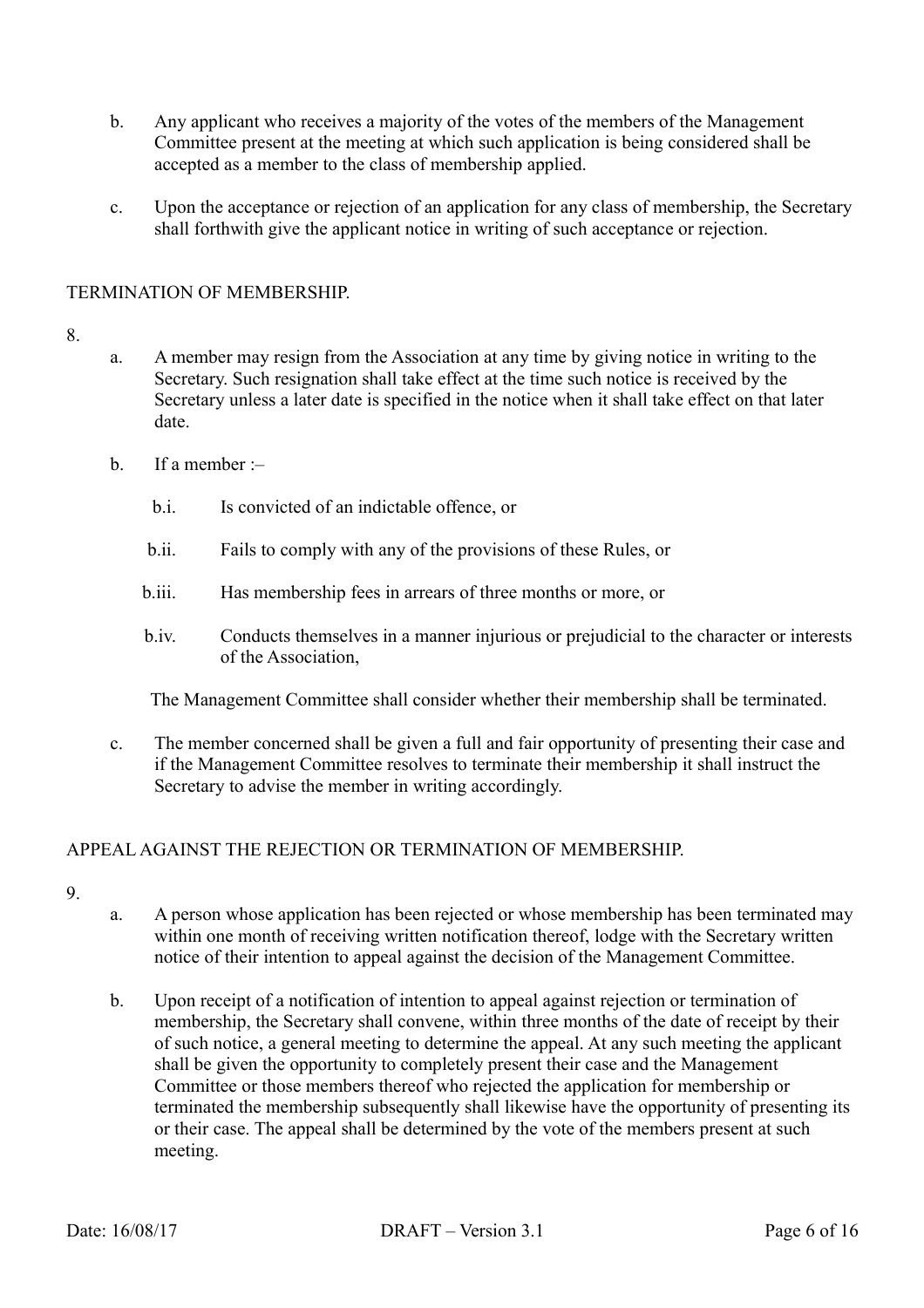c. Where a person whose application is rejected, does not appeal against the decision of the Management Committee within the time prescribed by these rules or so appeals but the appeal is unsuccessful, the Secretary shall forthwith refund the amount of any fee paid.

## REGISTER OF MEMBERS.

10.

- a. The Management Committee shall cause a Register to be kept in which shall be entered the names and residential addresses of all persons admitted to membership of the Association and the dates of their admission.
- b. Particulars shall also be entered into the register of deaths, resignations, terminations and reinstatements of membership and any further particulars as the Management Committee or the members at any general meeting may require from time to time.
- c. The register shall be open for inspection at all reasonable times by any member who previously applies to the Secretary for such inspection.

## MEMBERSHIP OF THE MANAGEMENT COMMITTEE

- 11.
- a. The Management Committee of the Association shall consist of an Executive, consisting of the President, Vice President, Secretary, Treasurer, of whom three shall be eligible to vote as per Rule 4, and such numbers of Non-Executive Members, of whom the majority shall be eligible to vote as per Rule 4, as the Members of the Association at any General Meeting may from time to time elect or appoint.
- b. At the Annual General Meeting of the Association, all the members of the Management Committee for the time being shall retire from office, but shall be eligible upon nomination for re-election.
- c. The election of officers and other members of the Management Committee shall take place in the following manner :–
	- c.i. Any two members of the Association shall be at liberty to nominate any other member to serve as an officer or other member of the Management Committee,
	- c.ii. The nomination, which shall be in writing and signed by the member and their proposer and seconder, shall be lodged with the Secretary at least fourteen days before the Annual General Meeting at which the election is to take place,
	- c.iii. A list of the candidates' names in alphabetical order, with the proposers' and seconders' names, shall be posted in a conspicuous place in the office or usual place of meeting of the Association for at least seven days immediately preceding the Annual General Meeting,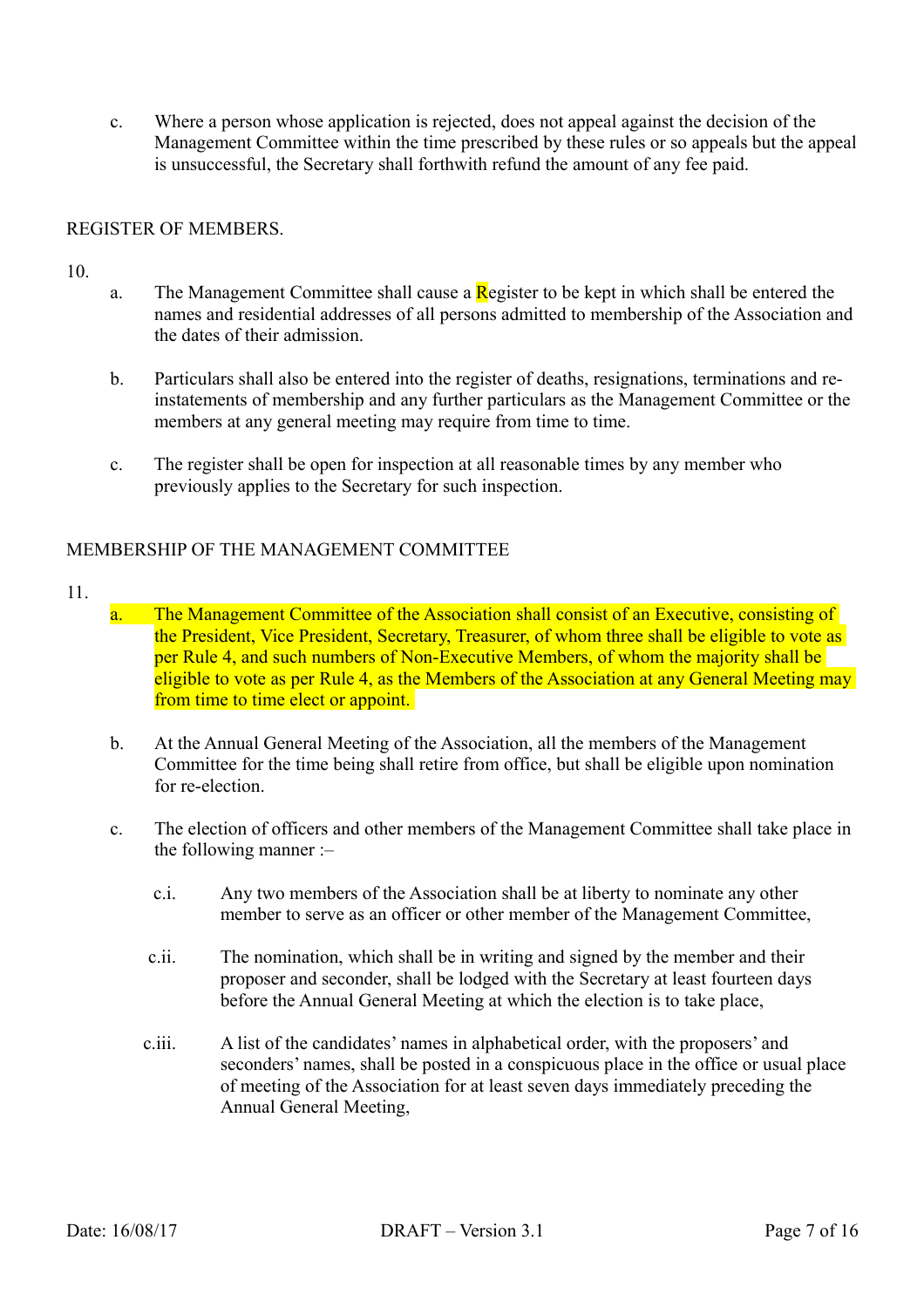- c.iv. Balloting lists shall be prepared (if necessary) containing the names of the candidates in alphabetical order, and each member present at the Annual General Meeting shall be entitled to vote for any number of such candidates not exceeding the number of vacancies,
- c.v. Should at the commencement of such meeting there be an insufficient number of candidates nominated, nominations may be taken from the floor of the meeting.
- d. Any member of the Management Committee may resign from membership of the Management Committee at any time by giving notice in writing to the Secretary but such resignation shall take effect at the time such notice is received by the Secretary unless a later date is specified in the notice when it shall take effect on that later date or such member may be removed from office at a general meeting of the Association where that member shall be given the opportunity to fully present their case. The question of removal shall be determined by the vote of the members present at such a general meeting.

# VACANCIES ON THE MANAGEMENT COMMITTEE.

- 12.
- a. The Management Committee shall have power at any time to appoint any member of the Association to fill any casual vacancy on the Management Committee until the next Annual General Meeting.
- b. The continuing members of the Management Committee may act notwithstanding any casual vacancy in the Management Committee, but if and so long as their number is reduced below the number fixed by or pursuant to these Rules as the necessary quorum of the Management Committee, the continuing member or members may act for the purpose of increasing the number of members of the Management Committee to that number or of summoning a general meeting of the Association, but for no other purpose.

# FUNCTIONS OF THE MANAGEMENT COMMITTEE.

- 13.
- a. Except as otherwise provided by these Rules and subject to the resolutions of the members of the Association carried at any general meeting, the Management Committee :
	- a.i. Shall have the general control and management of the administration of the affairs, property and funds of the Association, and
	- a.ii. Shall have the authority to interpret the meaning of these Rules and any matter relating to the Association on which these rules are silent.
- b. The Management Committee may exercise all the powers of the Association :
	- b.i. Borrow or raise or secure the payment of money in such manner as the members of the Association may think fit and secure the same or the payment or performance of any debt, liability, contract, guarantee or other engagement incurred or to be entered into by the Association in any way and in particular by the issue of debentures,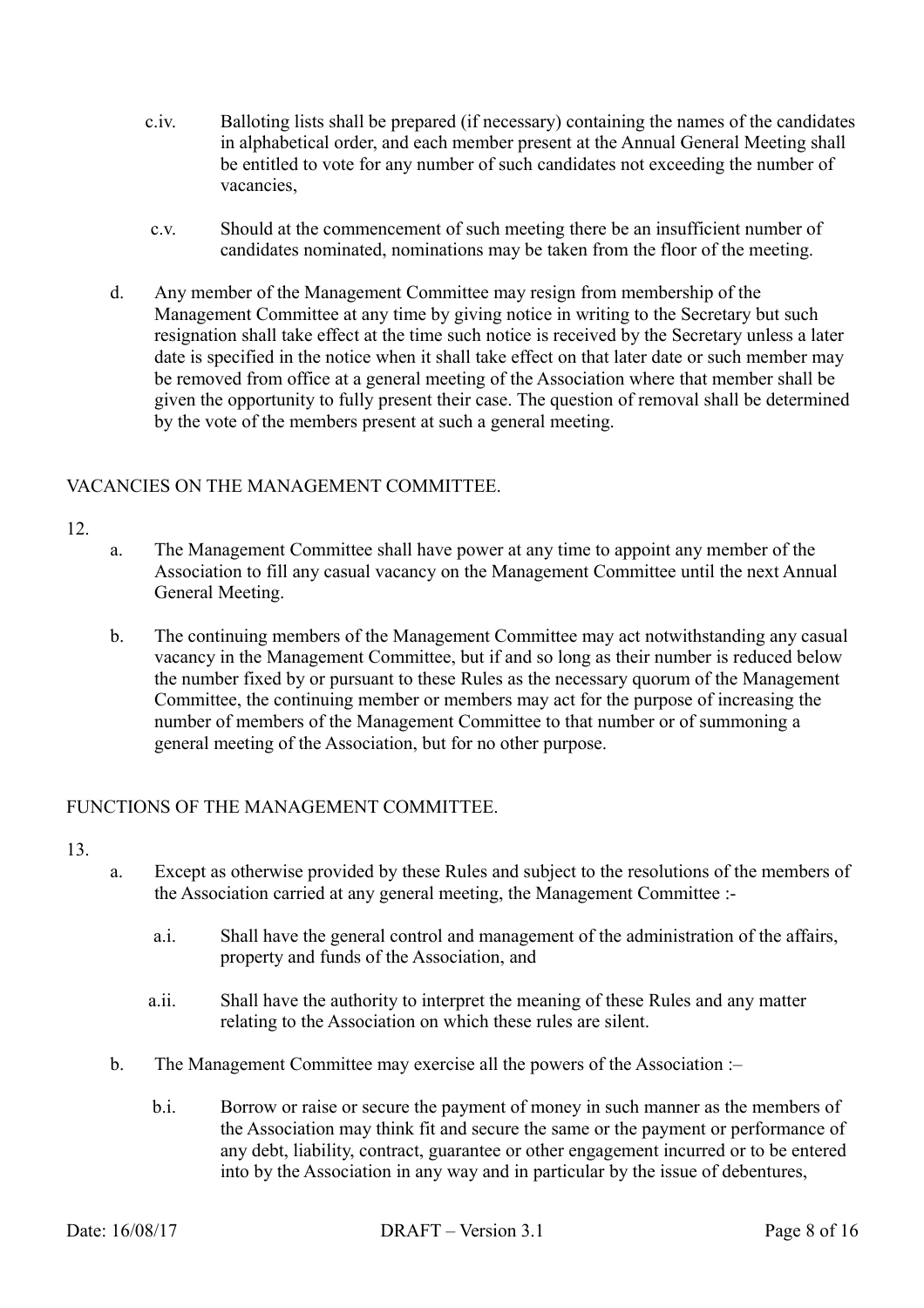perpetual or otherwise, charged upon all or any of the Association's property, both present and future, and to purchase, redeem or pay off any such securities.

- b.ii. Borrow money from members at a rate of interest not exceeding interest at the rate for the time being charged by bankers in Brisbane, Queensland, Australia, for overdrawn accounts on money lent, whether the term of the loan be short or long, and to mortgage or charge its property or any part thereof and to issue debentures and other securities, whether outright or as security for any debt, liability or obligation of the Association, and to pay off any such securities, and
- b.iii. Invest in such manner as the members of the Association may from time to time determine.

# MEETINGS OF THE MANAGEMENT COMMITTEE.

- 14.
- a. The Management Committee shall meet at least four times per annum to exercise its functions.
- b. A Special Meeting of the Management Committee shall be convened by the Secretary on the requisition in writing signed by not less than one-third of the members of the Management Committee, which requisition shall clearly state the reasons why such special meeting is being convened and the nature of the business to be transacted thereat.
- c. At every meeting of the Management Committee a simple majority of a number equal to the number of members elected and / or appointed to the Management Committee as at the close of the last general meeting of the members, shall constitute a quorum.
- d. Subject as previously provided in this rule, the Management Committee may meet together and regulate its proceedings as it thinks fit, provided that questions arising at any meeting of the Management Committee shall be decided by a majority of votes and, in the case of equality of votes, the question shall be deemed to be decided in the negative.
- e. A member of the Management Committee shall not vote in respect of any contract or proposed contract with the Association in which they are interested, or any matter arising there-out, and if they do so vote, their vote shall not be counted.
- f. Not less than fourteen days notice shall be given by the Secretary to the members of the Management Committee of any special meeting of the Management Committee. Such notice shall clearly state the nature of the business to be discussed thereat.
- g. The President shall preside as Chair at every meeting of the Management Committee, or if there is no President, or if at any meeting the President is not present within ten minutes after the time appointed for holding the meeting, the Vice President shall be Chair or if the Vice President is not present at the meeting, then the members may choose one of their number to be Chair of the meeting.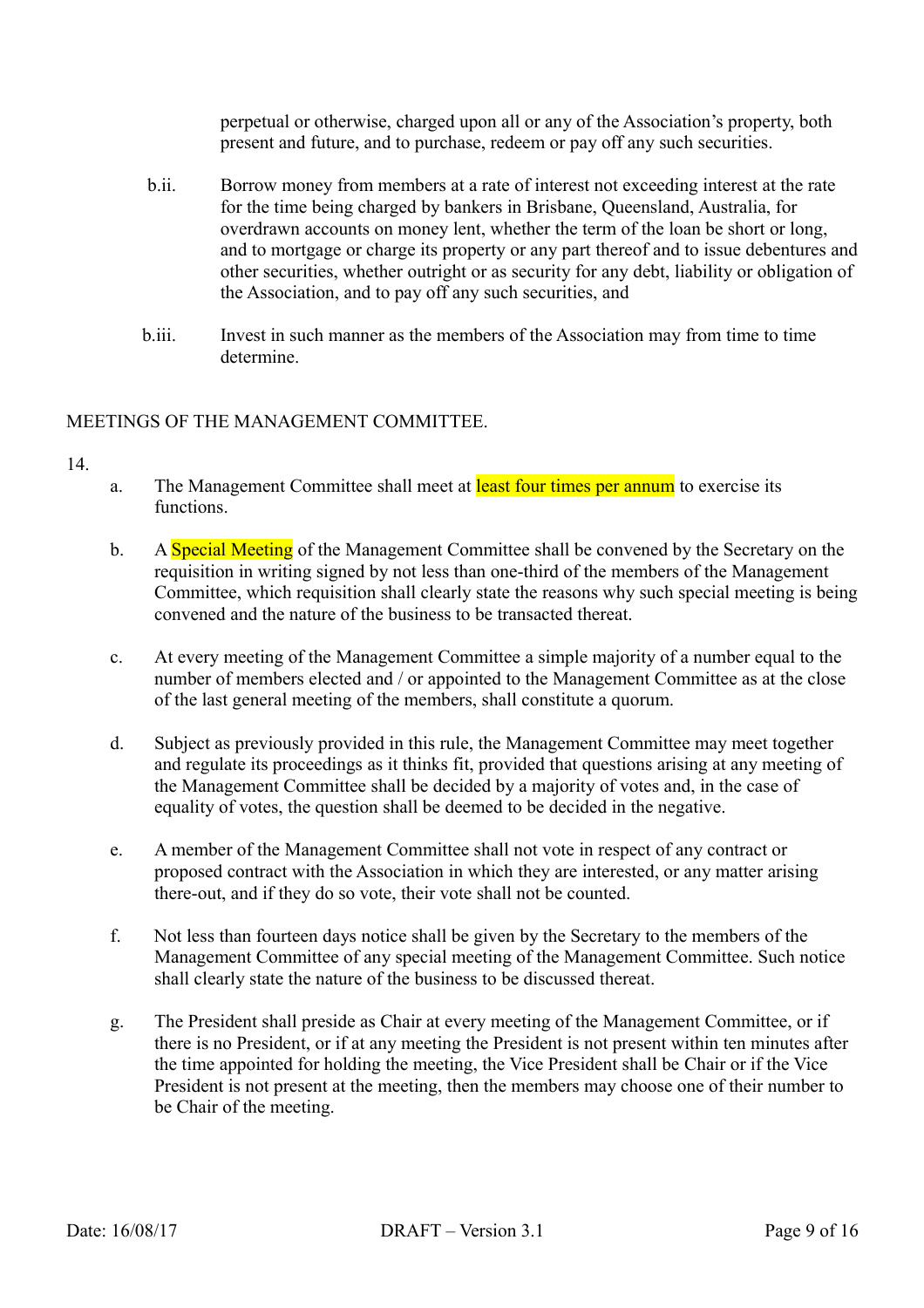h. If within half an hour from the time appointed for the commencement of a Management Committee meeting, a quorum is not present, the meeting, if convened on the requisition of members of the Management Committee, shall lapse. In any other case it shall stand adjourned to the same day in the next week at the same time and place, or to such other day and at such other time and place as the Management Committee may determine, and if at the adjourned meeting a quorum is not present within half an hour from the time appointed for the meeting, the meeting shall lapse.

# 15.

- The Management Committee may delegate any of its powers to an individual member or members or to a sub-committee or sub-committees consisting of such members of the Association as the Management Committee thinks fit. Any individual/s or sub-committee/s so authorised shall exercise of the powers, so delegated, conforming to any conditions that may be imposed on it by the Management Committee either directly via instruction or via an appropriate By-Law, to make recommendations to the Management Committee. The Management Committee reserves the right to rescind such delegation/s at any time. The Management Committee may not be bound by the recommendations made by such individual/s or sub-committee/s.
- b. A sub-committee may elect a Chair of its meetings. If no such Chair is elected, or if at any meeting the Chair is not present within ten minutes after the time appointed for holding the meeting, the members present may choose one of their number to be Chair of the meeting.
- c. A sub-committee may meet and adjourn as it thinks proper. Questions arising at any meeting shall be determined by a majority of votes of the members present and, in the case of an equality of votes, the question shall be deemed to be decided in the negative.
- 16. All acts done in any meeting of the Management Committee or of a sub-committee or by any person acting as a member of the Management Committee shall, notwithstanding that it is afterwards discovered that there was some defect in the appointment of any such member of the Management Committee or person acting as aforesaid, or that the members of the Management Committee or any of them were disqualified, be as valid as if every such person had been duly appointed and was qualified to be a member of the Management Committee.
- 17. A resolution in writing signed by all the members of the Management Committee for the time being entitled to receive notice of a meeting of the Management Committee shall be as valid and effectual as if it had been passed at a meeting of the Management Committee duly convened and held. Any such resolution may consist of several documents in like form, each signed by one or more members of the Management Committee.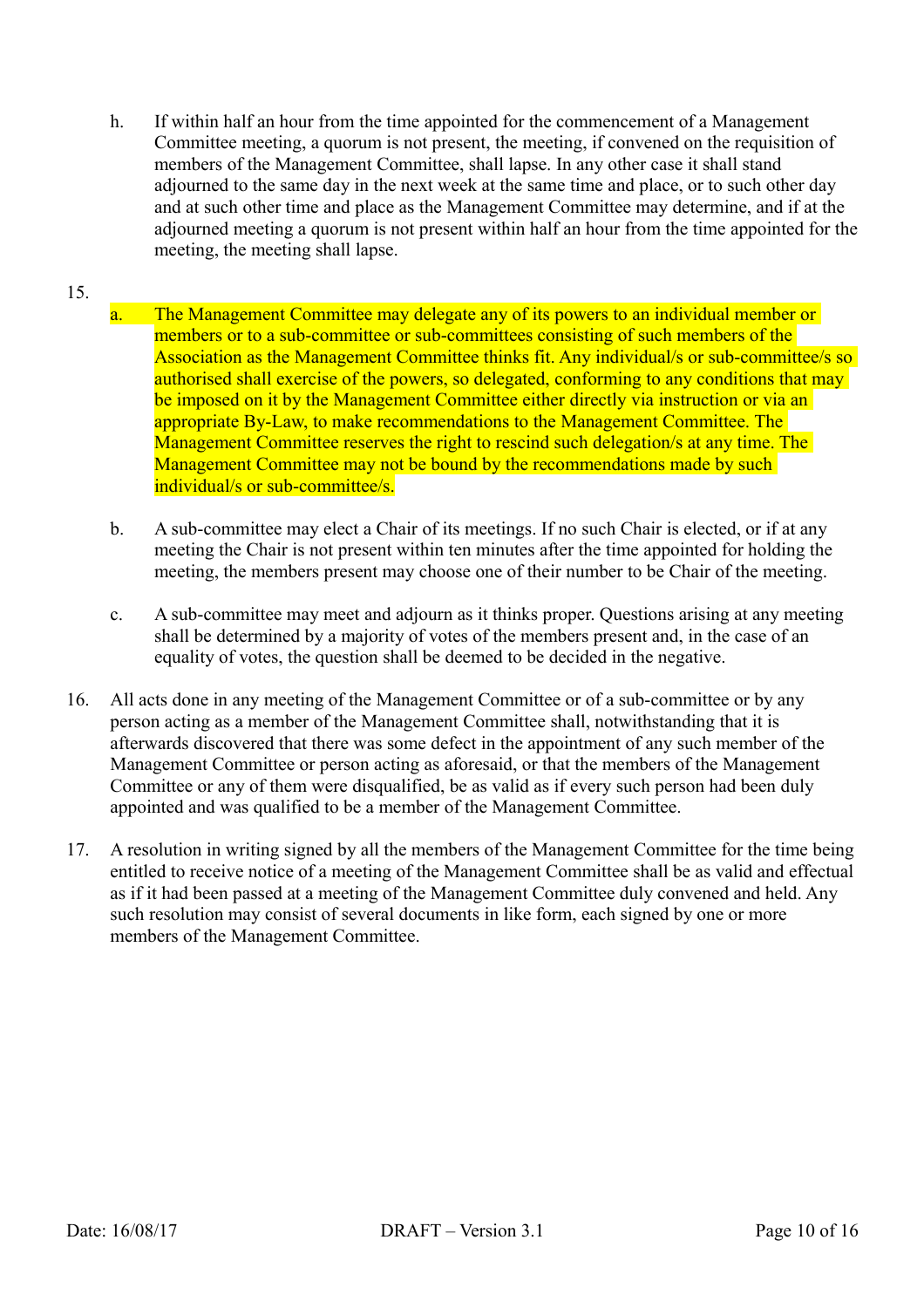# ANNUAL GENERAL OR GENERAL MEETINGS.

#### 18.

- a. The Annual General Meeting shall be held within three months of the close of the financial year.
- b. The business to be transacted at every Annual General Meeting shall be :
	- b.i. The receiving of the Management Committee's report including the statement of income and expenditure, assets, liabilities, mortgages, charges and securities affecting the property of the Association for the preceding financial year,
	- b.ii. If required, the receiving of the auditor's report upon the books and accounts for the preceding financial year,
	- b.iii. The election of members of the Management Committee, and
	- b.iv. If required, the appointment of an auditor.
- 19. The Secretary shall convene a special general meeting :–
	- a. When directed to do so by the Management Committee, or
	- b. On the requisition in writing signed by not less than one-third of the members presently on the Management Committee, or not less than the number of ordinary members of the Association which equals double the number of members presently on the Management Committee plus one. Such requisition shall clearly state the reasons why such special general meeting is being convened and the nature of the business to be transacted thereat, or
	- c. On being given a notice in writing of an intention to appeal against the decision of the Management Committee to reject an application for membership or to terminate the membership of any person.
- 20.
- a. At any General Meeting, the number of members required to constitute a quorum shall be double the number of members, presently on the Management Committee, plus one.
- b. No business shall be transacted at any general meeting unless a quorum of members is present at the time when the meeting proceeds to business. For the purposes of this rule "member" includes a person attending as a proxy or as representing a corporation which is a member.
- c. If within half an hour from the time appointed for the commencement of a General Meeting a quorum is not present, the meeting, if convened upon the requisition of members of the Management Committee or the Association, shall lapse. In any other case it shall stand adjourned to the same day in the next week at the same time and place, or to such other day and at such other time and place as the Management Committee may determine, and if at the adjournment meeting a quorum is not present within half an hour from the time appointed for the meeting, the members present shall be a quorum.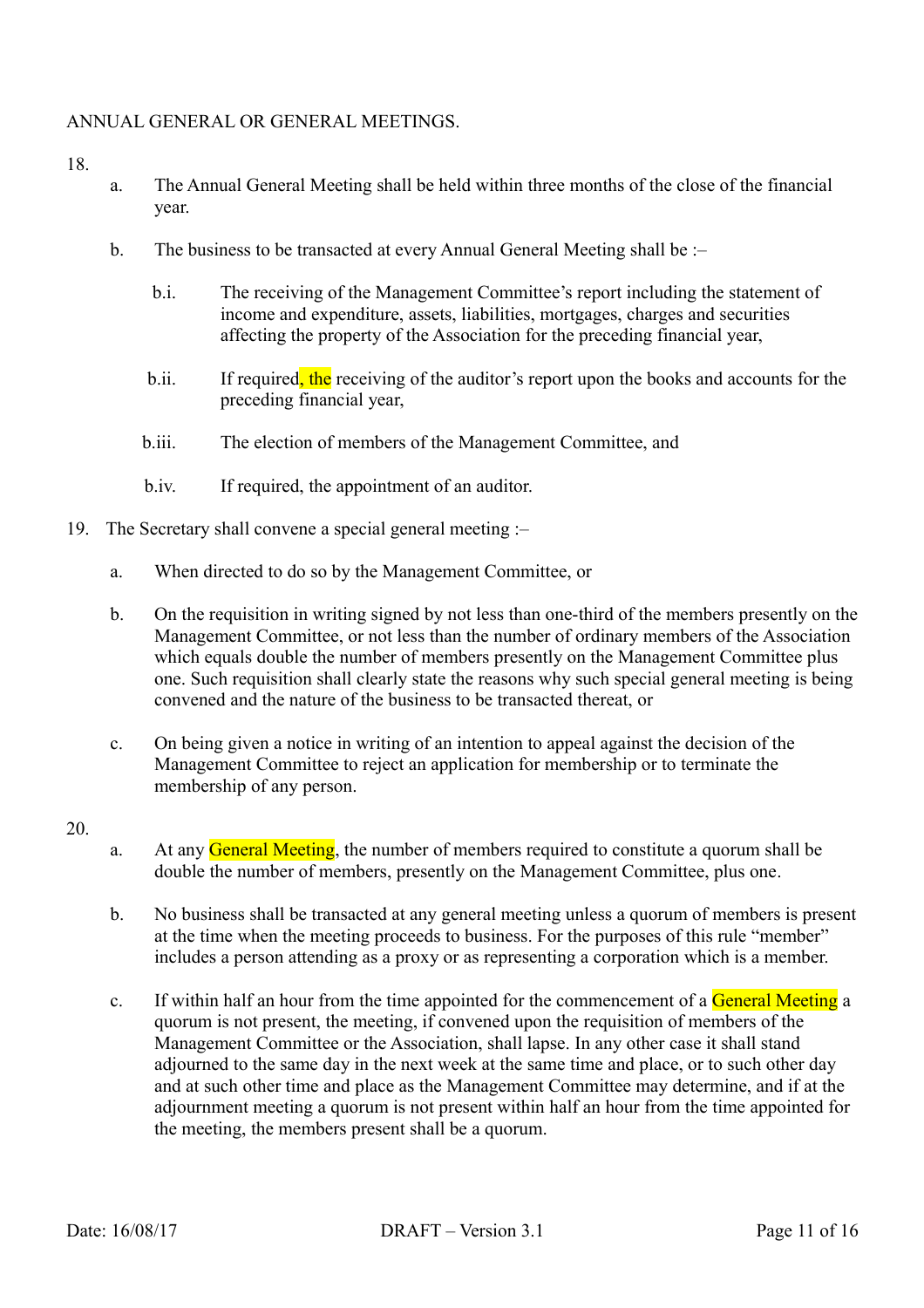- d. The Chair may, with the consent of any meeting at which a quorum is present (and shall if so directed by the meeting), adjourn the meeting from time to time and from place to place. No business shall be transacted at any adjourned meeting other than the business left unfinished at the meeting from which the adjournment took place. When a meeting is adjourned for thirty days or more, notice of the adjourned meeting shall be given as in the case of an original meeting. Save as aforesaid it shall not be necessary to give any notice of an adjournment or of the business to be transacted at an adjourned meeting.
- 21.
- a. The Secretary shall convene all **General Meetings** of the Association by giving not less than 14 days notice of any such meeting to the members of the Association.
- b. The manner by which such notice shall be given, shall be determined by the Management Committee, provided that notice of any meeting convened for the purpose of hearing and determining the appeal of a member against the rejection or termination of their membership by the Management Committee, shall be given in writing. Notice of a General Meeting shall clearly state the nature of the business to be discussed thereat.
- 22. Unless otherwise provided by these Rules, at every general meeting :–
	- a. The President shall preside as Chair, or if there is no President, or if the President is not present within fifteen minutes after the time appointed for the holding of the meeting or is unwilling to act, the Vice-President shall be the Chair or if the Vice-President is not present or is unwilling to act, then the members present shall elect one of their number to be the Chair of the meeting,
	- b. The Chair shall maintain order and conduct the meeting in a proper and orderly manner,
	- c. Every question, matter or resolution shall be decided by a majority of votes of the members present,
	- d. Every member present shall be entitled to one vote and in the case of an equality of votes the Chair shall have a second or casting vote, provided that no member shall be entitled to vote at any general meeting if their annual subscription is more than one month in arrears at the date of the meeting,
	- e. Voting shall be by show of hands or a division of members, unless not less than one-fifth of the members present demand a ballot, in which event there shall be a secret ballot. The Chair shall appoint two members to conduct the secret ballot in such manner as they shall determine and the result of the ballot as declared by the Chair shall be deemed to be the resolution of the meeting at which the ballot was demanded,
	- f. A member may vote in person or by proxy or by attorney and on a show of hands every person present who is a member or a representative of a member shall have one vote and in a secret ballot every member present in person or by proxy or by attorney or other duly authorised representative shall have one vote,
	- g. The instrument appointing a proxy shall be in writing, in the common or usual form under the hand of the appointer or of their attorney duly authorised in writing or, if the appointer is a corporation, either under seal or under the hand of an officer or attorney duly authorised. A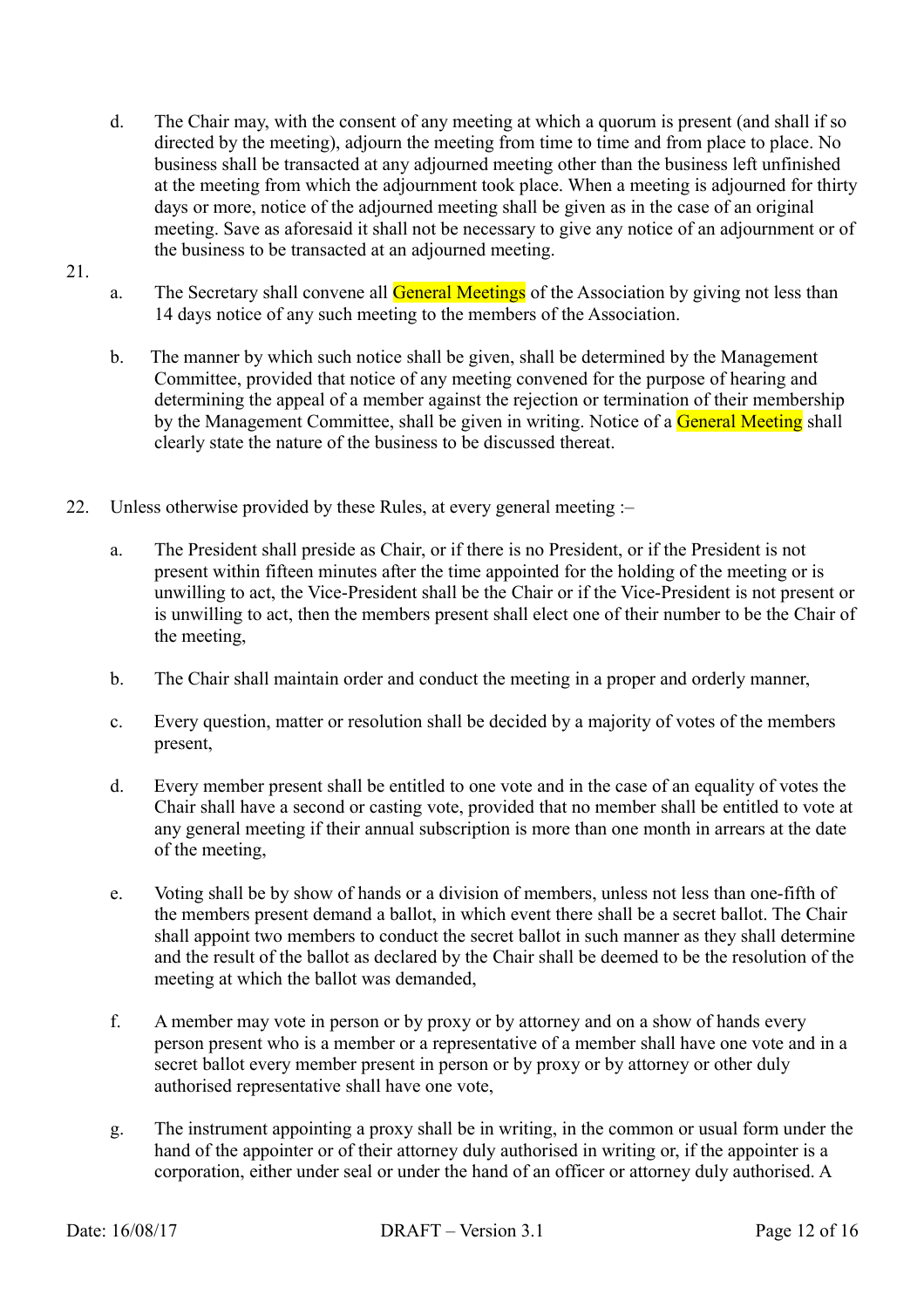proxy may but need not be a member of the Association. The instrument appointing a proxy shall be deemed to confer authority to demand or join in demanding a secret ballot,

h. Where it is desired to afford members an opportunity of voting for or against a resolution the instrument appointing a proxy shall be in the following form as circumstances permit:-

## BRISBANE AREA WICEN GROUP INC.

| I,<br>of<br>$\overline{ }$<br>being a member of the above named Association, hereby appoint |                                              |                |                                   |
|---------------------------------------------------------------------------------------------|----------------------------------------------|----------------|-----------------------------------|
|                                                                                             | of                                           |                | , or failing them,                |
|                                                                                             | of                                           |                | ,, as my proxy to vote for        |
| me on my behalf at the                                                                      | (Annual) General Meeting of the Association, |                |                                   |
| to be held on the                                                                           | day of                                       | , 20           | , and at any adjournment thereof. |
| Signed this                                                                                 | day of                                       | , 20           |                                   |
|                                                                                             |                                              | Signature      |                                   |
| This form is to be used                                                                     | in favour of<br>against                      | the resolution |                                   |

\* Strike out whichever is not desired. (Unless otherwise instructed, the proxy may vote as they thinks  $fit.$ ):

- i. The instrument appointing a proxy shall be deposited with the Secretary prior to the commencement of any meeting or adjourned meeting at which the person named in the instrument proposes to vote, and
- j. The Secretary shall cause full and accurate minutes of all questions, matters, resolutions and other proceedings of every Management Committee meeting and general meeting to be entered or recorded in a book or other media to be open for inspection at all reasonable times by any financial member who previously applies to the Secretary for that inspection. For the purposes of ensuring the accuracy of the recording of such minutes, the minutes of every Management Committee meeting shall be signed by the Chair of that meeting or the Chair of the next Management Committee meeting verifying their accuracy. Similarly, the minutes of every general meeting shall be signed by the Chair of that meeting or the Chair of the next succeeding general meeting.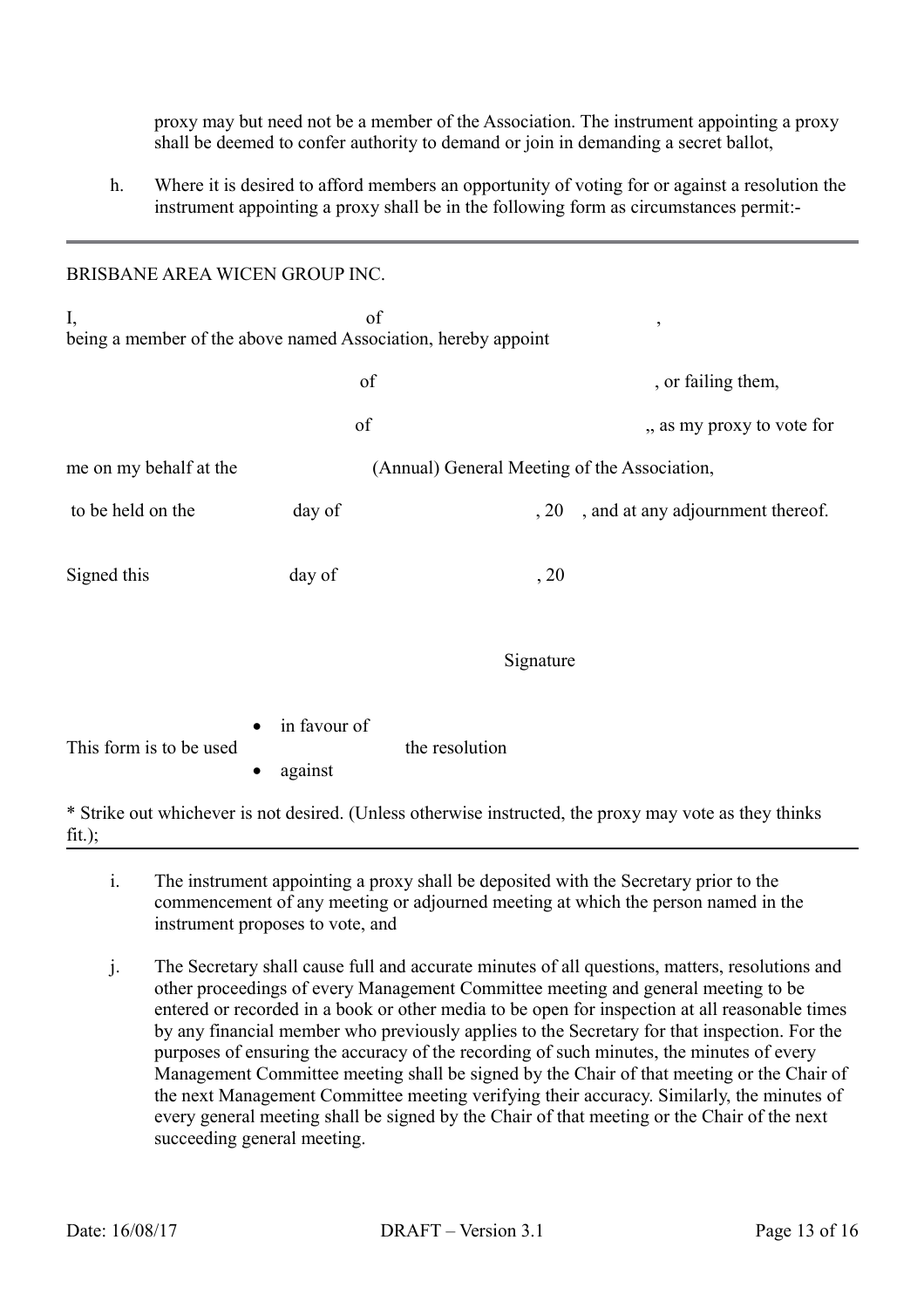Provided that the minutes of any Annual General Meeting shall be signed by the Chair of that meeting or the Chair of the next succeeding general meeting or Annual General Meeting.

BY-LAWS.

23. The Management Committee may from time to time make, amend or repeal By-Laws, not inconsistent with these Rules, for the internal management of the Association and any **By-Law** may be set aside by a general meeting of the members.

## ALTERATION OF RULES

24. Subject to the provisions of the Associations Incorporation Act 1981 and amendments, these Rules may be amended, rescinded or added to from time to time by a special resolution carried at any general meeting, however an amendment, repeal or addition is valid only if it is registered by the chief executive.

## COMMON SEAL.

25. The Management Committee shall provide for a Common Seal and for its safe custody. The Common Seal shall only be used by the authority of the Management Committee and every instrument to which the seal is affixed shall, be signed by a member of the Management Committee and shall be countersigned by the Secretary or by a second member of the Management Committee or by some other person appointed by the Management Committee for the purpose.

#### FUNDS AND ACCOUNTS.

#### 26.

- a. The funds of the Association shall be banked in the name of the Association in such financial institution as the Management Committee may from time to time direct.
- b. Proper books and accounts shall be kept and maintained either in written, printed or electronic form in the English language showing correctly the financial affairs of the Association and the particulars usually shown in books of a like nature.
- c. All moneys shall be banked as soon as practicable after receipt thereof.
- d. All amounts of twenty dollars or over shall be paid by cheque signed or other transfer authorised by any two, of the President, Secretary, Treasurer or other member authorised from time to time by the Management Committee.
- e. Cheques shall be crossed "not negotiable" except those in payment of wages, allowances or petty cash recoupments which may be left open.
- f. The Management Committee shall determine the amount of petty cash which shall be kept on the imprest system.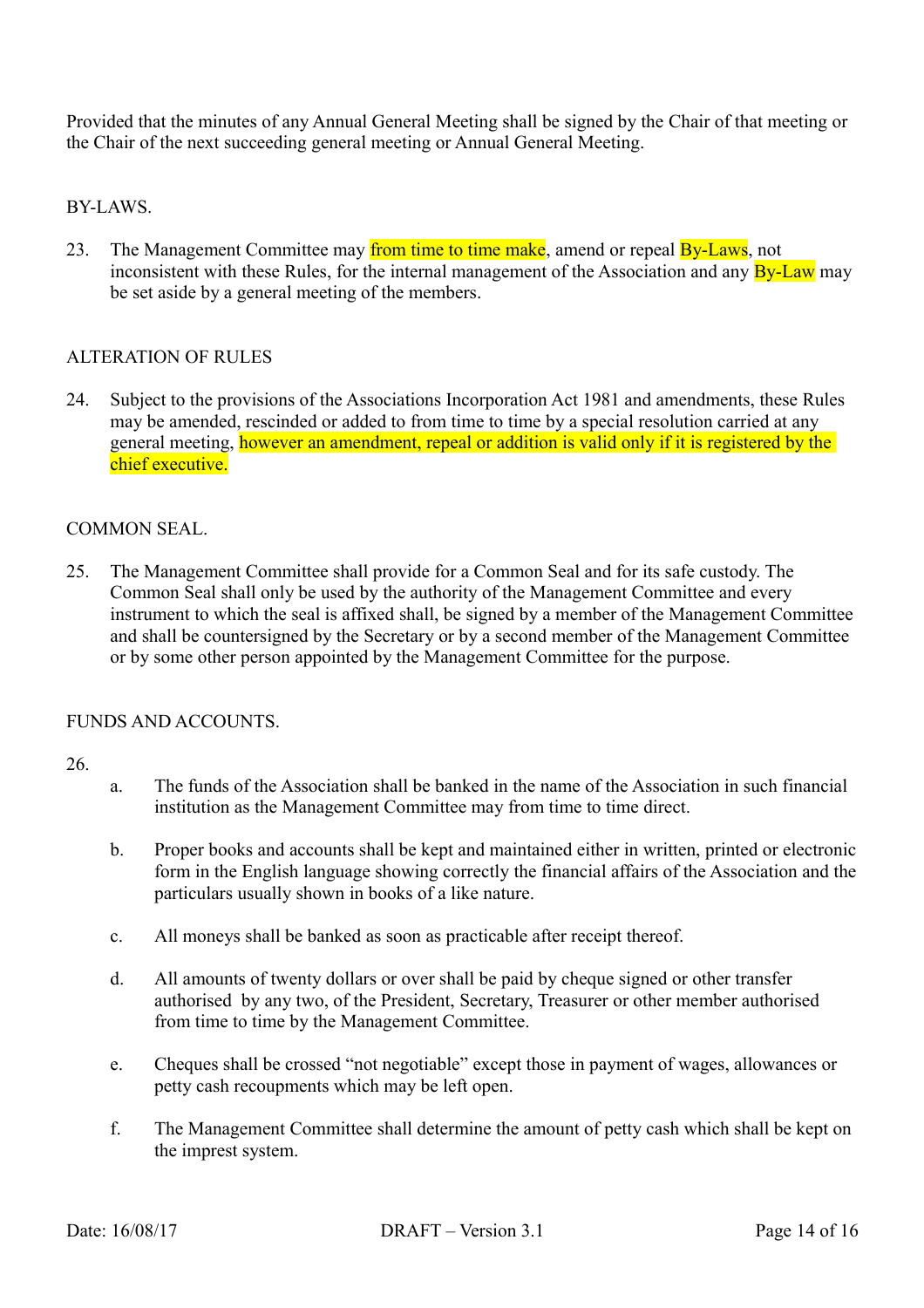- g. All expenditures shall be approved or ratified at a Management Committee meeting.
- h. As soon as practicable after the end of the financial year, the Treasurer shall cause to be prepared a statement containing particulars of :
	- a. The income and expenditure for the financial year just ended, and
	- b. The assets and liabilities and of all mortgages, charges and securities affecting the property of the Association at the close of that year.
- i. All such statements shall be examined by the Management Committee or Auditor, if required, who shall present their report upon such audit to the Secretary prior to the holding of the Annual General Meeting next following the financial year in respect to which such audit was made.
- j. The income and property of the Association whence soever derived shall be used and applied solely in promotion of its objects and in the exercise of its powers as set out herein and no portion thereof shall be distributed, paid or transferred directly or indirectly by way of dividend, bonus or otherwise by way of profit to or amongst the members of the Association provided that nothing herein contained shall prevent the payment in good faith of interest to any such member in respect of moneys advanced by them to the Association or to any member of the Association or other person in return for any services actually rendered to the Association provided further that nothing herein contained shall be construed so as to prevent the payment or repayment to any member of out-of-pocket expenses, money lent, reasonable and proper charges for goods hired by the Association or reasonable and proper rent for premises demised or let to the Association.

# DOCUMENTS

27. The Management Committee shall provide for the safe custody of the books, documents, electronic records, instruments of title and securities of the Association.

# FINANCIAL YEAR.

28. The financial year of the Association shall close on the  $30<sup>th</sup>$  day of June each year.

# DISTRIBUTION OF ASSETS.

29. If the Association shall be wound up in accordance with the provisions of the Associations Incorporation Act 1981 and subsequent amendments, and there remains, after satisfaction of all its debts and liabilities, any property whatsoever, the same shall not be paid to or distributed among the members of the Association, but shall be given or transferred to some other institution or institutions having objects similar to the objects of the Association, and which shall prohibit the distribution of its or their income and property among its or their members to an extent at least as great as is imposed on the Association under or by virtue of Rule 26 (j), such institution or institutions to be determined by the members of the Association.